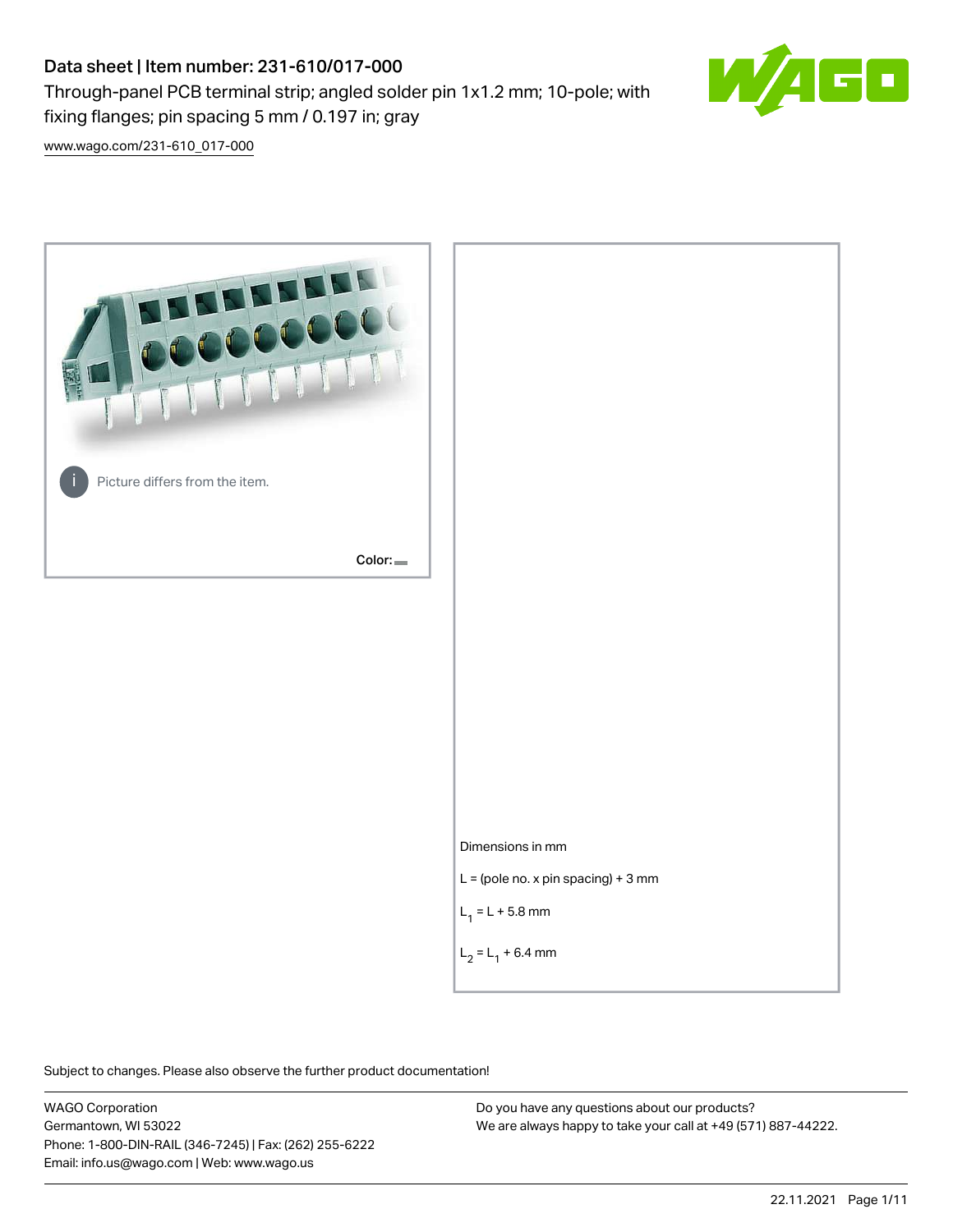

### Item description

- Feedthrough PCB terminal strips with screwdriver-actuated CAGE CLAMP $^\circ$  $\blacksquare$
- $\blacksquare$ With flanges for PCB or front-panel mounting – either flush with enclosure or protruding

# Data

| Variants: | Other pole numbers                                               |
|-----------|------------------------------------------------------------------|
|           | Other colors                                                     |
|           | Direct marking                                                   |
|           | Versions without mounting flanges                                |
|           | Other versions (or variants) can be requested from WAGO Sales or |
|           | configured at https://configurator.wago.com/                     |
|           |                                                                  |

# Electrical data

### IEC Approvals

| Ratings per                 | IEC/EN 60664-1                                                        |
|-----------------------------|-----------------------------------------------------------------------|
| Rated voltage (III / 3)     | 320 V                                                                 |
| Rated surge voltage (III/3) | 4 <sub>kV</sub>                                                       |
| Rated voltage (III/2)       | 320 V                                                                 |
| Rated surge voltage (III/2) | 4 <sub>kV</sub>                                                       |
| Nominal voltage (II/2)      | 630 V                                                                 |
| Rated surge voltage (II/2)  | 4 <sub>k</sub> V                                                      |
| Rated current               | 16A                                                                   |
| Legend (ratings)            | $(III / 2)$ $\triangle$ Overvoltage category III / Pollution degree 2 |

## UL Approvals

| Approvals per                  | UL 1059 |
|--------------------------------|---------|
| Rated voltage UL (Use Group B) | 300 V   |
| Rated current UL (Use Group B) | 15 A    |
| Rated voltage UL (Use Group C) | 150 V   |
| Rated current UL (Use Group C) | 15A     |
| Rated voltage UL (Use Group D) | 300 V   |
| Rated current UL (Use Group D) | 10 A    |

Subject to changes. Please also observe the further product documentation!

| <b>WAGO Corporation</b>                                | Do you have any questions about our products?                 |
|--------------------------------------------------------|---------------------------------------------------------------|
| Germantown, WI 53022                                   | We are always happy to take your call at +49 (571) 887-44222. |
| Phone: 1-800-DIN-RAIL (346-7245)   Fax: (262) 255-6222 |                                                               |
| Email: info.us@wago.com   Web: www.wago.us             |                                                               |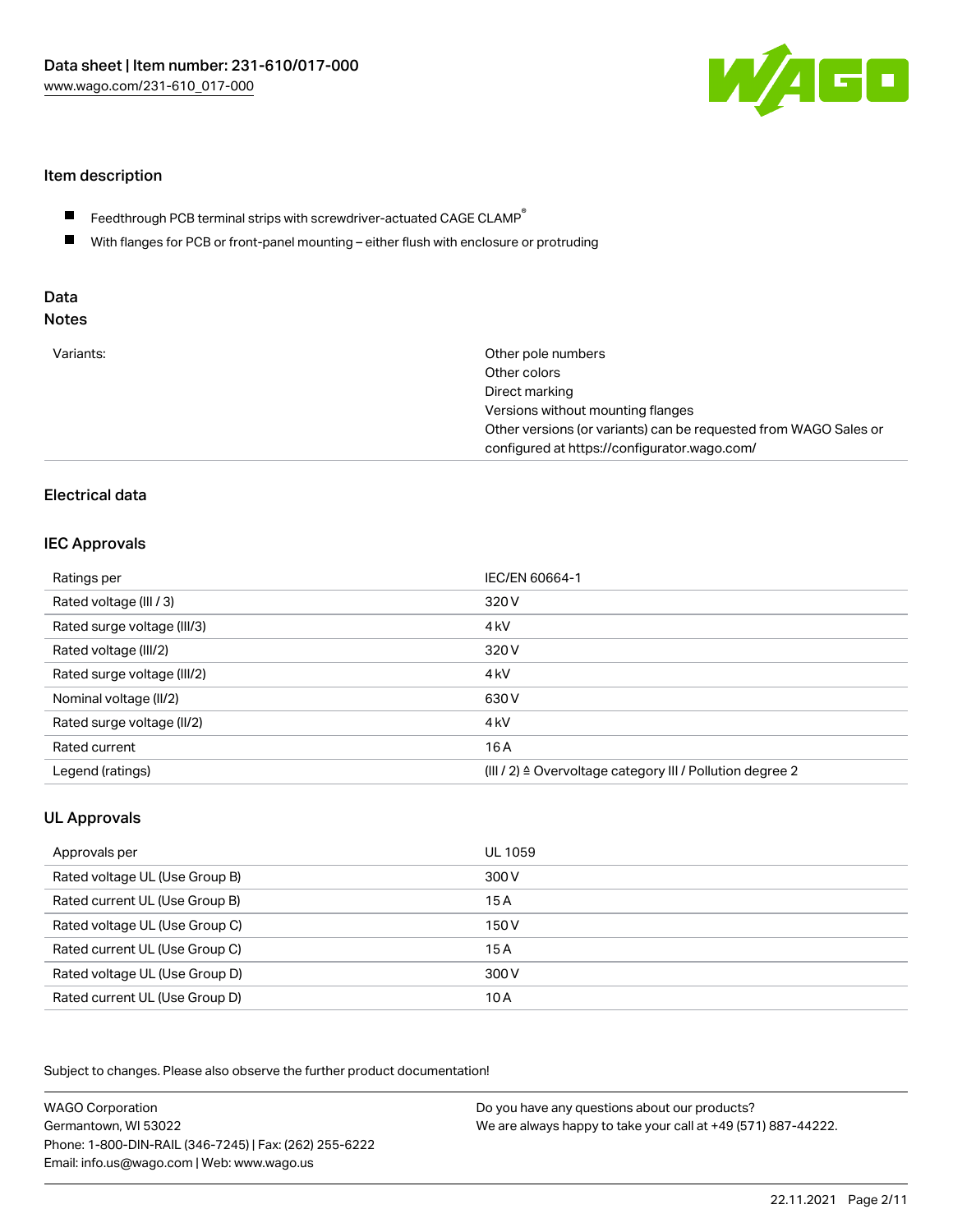

# CSA Approvals

| Approvals per                   | <b>CSA</b> |
|---------------------------------|------------|
| Rated voltage CSA (Use Group B) | 300 V      |
| Rated current CSA (Use Group B) | 15A        |
| Rated voltage CSA (Use Group C) | 150 V      |
| Rated current CSA (Use Group C) | 15 A       |
| Rated voltage CSA (Use Group D) | 300 V      |
| Rated current CSA (Use Group D) | 10 A       |

#### Connection data

| Total number of connection points | 10 |
|-----------------------------------|----|
| Total number of potentials        | 10 |
| Number of connection types        |    |
| Number of levels                  |    |

#### Connection 1

| Connection technology                             | CAGE CLAMP                              |
|---------------------------------------------------|-----------------------------------------|
| Actuation type                                    | Operating tool                          |
| Solid conductor                                   | $0.08$ 2.5 mm <sup>2</sup> / 28  14 AWG |
| Fine-stranded conductor                           | $0.08$ 2.5 mm <sup>2</sup> / 28  14 AWG |
| Fine-stranded conductor; with insulated ferrule   | $0.251.5$ mm <sup>2</sup>               |
| Fine-stranded conductor; with uninsulated ferrule | $0.252.5$ mm <sup>2</sup>               |
| Strip length                                      | $89$ mm $/$ 0.31 $$ 0.35 inch           |
| Conductor connection direction to PCB             | 0°                                      |
| Number of poles                                   | 10                                      |

### Physical data

| Pin spacing                          | 5 mm / 0.197 inch    |
|--------------------------------------|----------------------|
| Width                                | 65.2 mm / 2.567 inch |
| Height                               | 19 mm / 0.748 inch   |
| Height from the surface              | 14.3 mm / 0.563 inch |
| Depth                                | 19.1 mm / 0.752 inch |
| Solder pin length                    | 4.7 mm               |
| Solder pin dimensions                | $0.8 \times 1.3$ mm  |
| Drilled hole diameter with tolerance | $1.8$ $(+0.1)$ mm    |

Subject to changes. Please also observe the further product documentation! Mechanical data

| <b>WAGO Corporation</b>                                | Do you have any questions about our products?                 |
|--------------------------------------------------------|---------------------------------------------------------------|
| Germantown, WI 53022                                   | We are always happy to take your call at +49 (571) 887-44222. |
| Phone: 1-800-DIN-RAIL (346-7245)   Fax: (262) 255-6222 |                                                               |
| Email: info.us@wago.com   Web: www.wago.us             |                                                               |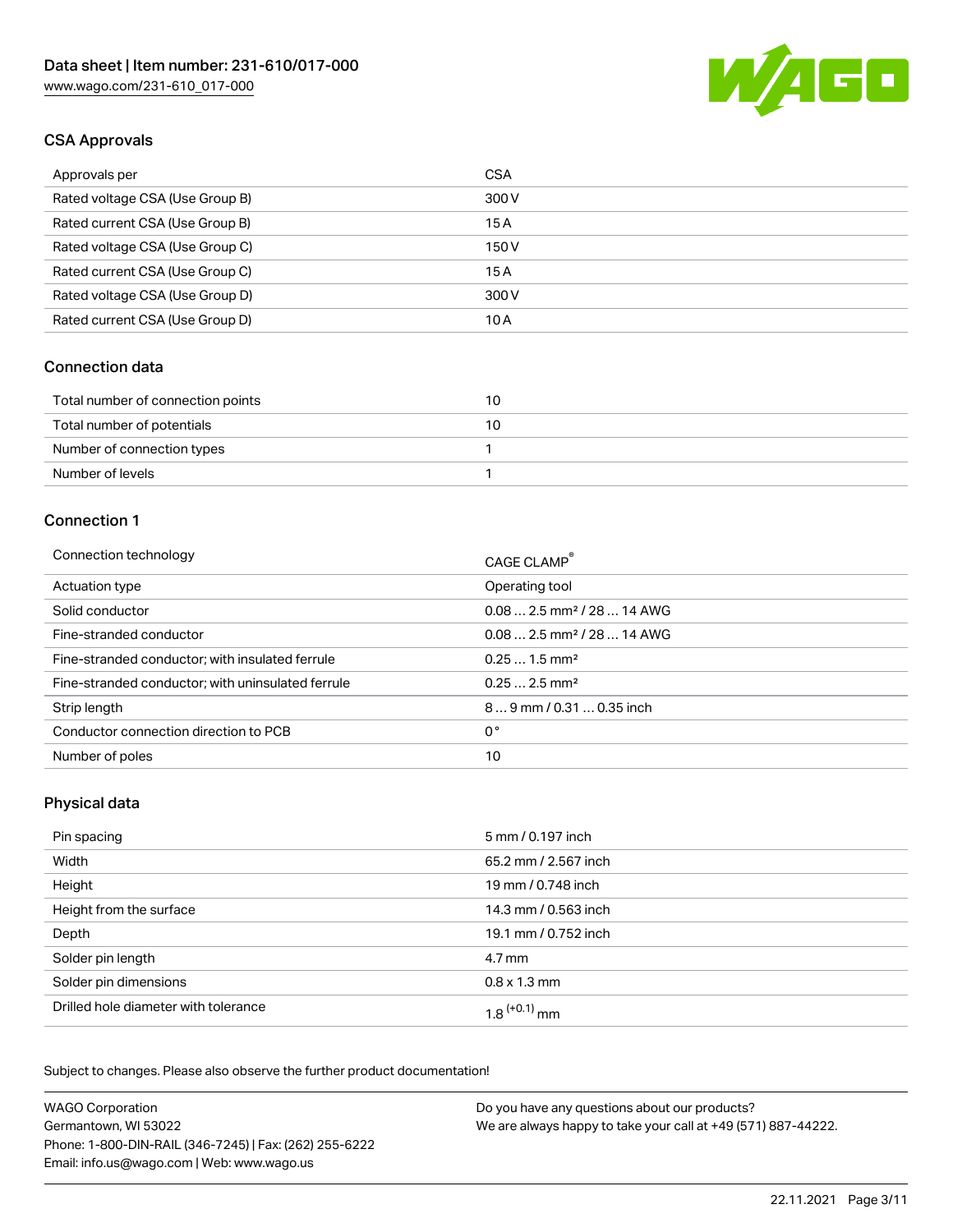

# Mechanical data

| Mounting type | Mounting flange       |
|---------------|-----------------------|
| Mounting type | Feed-through mounting |
|               | Panel mounting        |

## PCB contact

| PCB Contact                         | THT                                      |
|-------------------------------------|------------------------------------------|
| Solder pin arrangement              | over the entire terminal strip (in-line) |
| Number of solder pins per potential |                                          |

### Material data

| Color                       | gray                                    |
|-----------------------------|-----------------------------------------|
| Material group              |                                         |
| Insulation material         | Polyamide (PA66)                        |
| Flammability class per UL94 | V <sub>0</sub>                          |
| Clamping spring material    | Chrome nickel spring steel (CrNi)       |
| Contact material            | Electrolytic copper ( $E_{\text{Cu}}$ ) |
| Contact plating             | tin-plated                              |
| Fire load                   | 0.233 MJ                                |
| Weight                      | 14g                                     |

### Environmental requirements

| Limit temperature range<br>. | +105 °C<br>- 60…∴ |  |
|------------------------------|-------------------|--|
|------------------------------|-------------------|--|

### Commercial data

| Product Group         | 3 (Multi Conn. System) |
|-----------------------|------------------------|
| PU (SPU)              | 25 Stück               |
| Packaging type        | box                    |
| Country of origin     | DE                     |
| <b>GTIN</b>           | 4044918258074          |
| Customs tariff number | 8536904000             |

### Approvals / Certificates

#### Country specific Approvals

| Logo | Approval | Additional Approval Text | name        |
|------|----------|--------------------------|-------------|
|      |          |                          | Certificate |

Subject to changes. Please also observe the further product documentation!

| WAGO Corporation                                       | Do you have any questions about our products?                 |
|--------------------------------------------------------|---------------------------------------------------------------|
| Germantown. WI 53022                                   | We are always happy to take your call at +49 (571) 887-44222. |
| Phone: 1-800-DIN-RAIL (346-7245)   Fax: (262) 255-6222 |                                                               |
| Email: info.us@wago.com   Web: www.wago.us             |                                                               |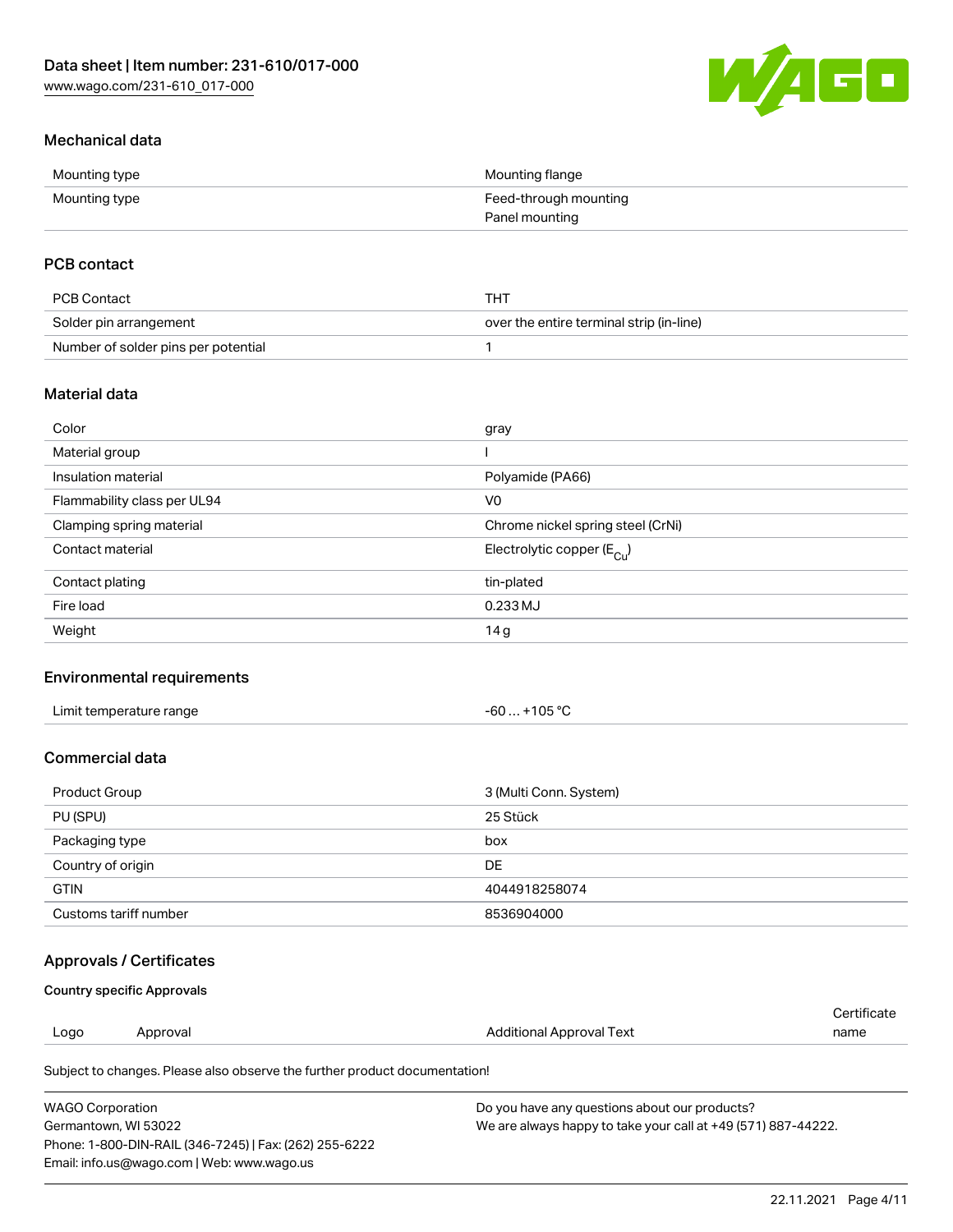[www.wago.com/231-610\\_017-000](http://www.wago.com/231-610_017-000)



|   | CВ<br>DEKRA Certification B.V.         | IEC 61984         | NL-39756 |
|---|----------------------------------------|-------------------|----------|
| Æ | CSA<br><b>DEKRA Certification B.V.</b> | C <sub>22.2</sub> | 1466354  |

#### Ship Approvals

| Logo          | Approval                                                | <b>Additional Approval Text</b> | Certificate<br>name                |
|---------------|---------------------------------------------------------|---------------------------------|------------------------------------|
| ABS           | <b>ABS</b><br>American Bureau of Shipping               | $\overline{\phantom{0}}$        | $19 -$<br>HG1869876-<br><b>PDA</b> |
| <b>BUREAU</b> | BV<br>Bureau Veritas S.A.                               | <b>IEC 60998</b>                | 11915/D0<br><b>BV</b>              |
|               | <b>DNV GL</b><br>Det Norske Veritas, Germanischer Lloyd |                                 | TAE000016Z                         |
|               |                                                         |                                 |                                    |

#### UL-Approvals

|          |                                |                                 | Certificate |
|----------|--------------------------------|---------------------------------|-------------|
| Logo     | Approval                       | <b>Additional Approval Text</b> | name        |
|          | UL                             | <b>UL 1977</b>                  | E45171      |
| J<br>. . | Underwriters Laboratories Inc. |                                 |             |

### Optional accessories

| Operating tool                                                                                         |                      |
|--------------------------------------------------------------------------------------------------------|----------------------|
| Item no.: 210-657                                                                                      | www.wago.com/210-657 |
| Operating tool; Blade: 3.5 x 0.5 mm; with a partially insulated shaft; short; multicoloured            |                      |
| Item no.: 210-720                                                                                      |                      |
| Operating tool; Blade: 3.5 x 0.5 mm; with a partially insulated shaft; multicoloured                   | www.wago.com/210-720 |
| Marking accessories                                                                                    |                      |
| Marking strip                                                                                          |                      |
| Item no.: 210-332/500-202                                                                              |                      |
| Marking strips; as a DIN A4 sheet; MARKED; 1-16 (160x); Height of marker strip: 3 mm; Strip length 182 | www.wago.com/210-332 |
| mm; Horizontal marking; Self-adhesive; white                                                           | /500-202             |

| <b>WAGO Corporation</b>                                |
|--------------------------------------------------------|
| Germantown, WI 53022                                   |
| Phone: 1-800-DIN-RAIL (346-7245)   Fax: (262) 255-6222 |
| Email: info.us@wago.com   Web: www.wago.us             |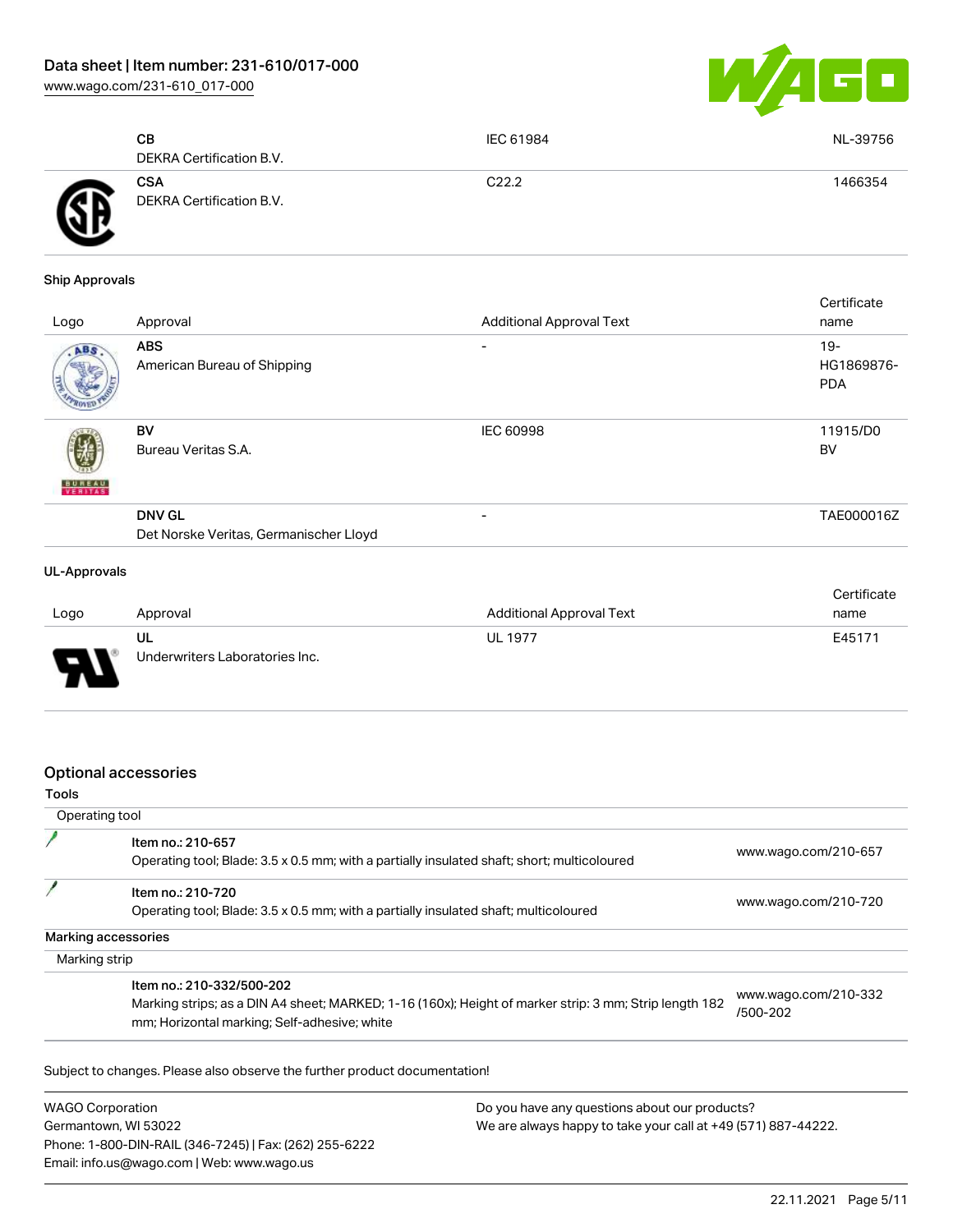

|                      | Item no.: 210-332/500-206                                                                                                                                                            | www.wago.com/210-332             |
|----------------------|--------------------------------------------------------------------------------------------------------------------------------------------------------------------------------------|----------------------------------|
|                      | Marking strips; as a DIN A4 sheet; MARKED; 33-48 (160x); Height of marker strip: 3 mm; Strip length<br>182 mm; Horizontal marking; Self-adhesive; white                              | /500-206                         |
|                      | Item no.: 210-332/500-205<br>Marking strips; as a DIN A4 sheet; MARKED; 1-32 (80x); Height of marker strip: 3 mm; Strip length 182<br>mm; Horizontal marking; Self-adhesive; white   | www.wago.com/210-332<br>/500-205 |
|                      | Item no.: 210-332/500-204<br>Marking strips; as a DIN A4 sheet; MARKED; 17-32 (160x); Height of marker strip: 3 mm; Strip length<br>182 mm; Horizontal marking; Self-adhesive; white | www.wago.com/210-332<br>/500-204 |
| Mounting             |                                                                                                                                                                                      |                                  |
| Mounting accessories |                                                                                                                                                                                      |                                  |
|                      | Item no.: 209-147<br>Self-tapping screw                                                                                                                                              | www.wago.com/209-147             |
|                      | Item no.: 231-194<br>Self-tapping screw; B 2.2x13, fixing hole 1.8 mm Ø                                                                                                              | www.wago.com/231-194             |
|                      | Item no.: 231-195<br>Screw with nut; M2x12; for fixing element                                                                                                                       | www.wago.com/231-195             |
| <b>Ferrules</b>      |                                                                                                                                                                                      |                                  |
| Ferrule              |                                                                                                                                                                                      |                                  |
|                      | Item no.: 216-101<br>Ferrule; Sleeve for 0.5 mm <sup>2</sup> / AWG 22; uninsulated; electro-tin plated; silver-colored                                                               | www.wago.com/216-101             |
|                      | Item no.: 216-104<br>Ferrule; Sleeve for 1.5 mm <sup>2</sup> / AWG 16; uninsulated; electro-tin plated; silver-colored                                                               | www.wago.com/216-104             |
|                      | Item no.: 216-106<br>Ferrule; Sleeve for 2.5 mm <sup>2</sup> / AWG 14; uninsulated; electro-tin plated; silver-colored                                                               | www.wago.com/216-106             |
|                      | Item no.: 216-102<br>Ferrule; Sleeve for 0.75 mm <sup>2</sup> / AWG 20; uninsulated; electro-tin plated; silver-colored                                                              | www.wago.com/216-102             |
|                      | Item no.: 216-103<br>Ferrule; Sleeve for 1 mm <sup>2</sup> / AWG 18; uninsulated; electro-tin plated                                                                                 | www.wago.com/216-103             |
|                      | Item no.: 216-123<br>Ferrule; Sleeve for 1 mm <sup>2</sup> / AWG 18; uninsulated; electro-tin plated; silver-colored                                                                 | www.wago.com/216-123             |
|                      | Item no.: 216-122<br>Ferrule; Sleeve for 0.75 mm <sup>2</sup> / AWG 20; uninsulated; electro-tin plated; silver-colored                                                              | www.wago.com/216-122             |
|                      | Item no.: 216-124<br>Ferrule; Sleeve for 1.5 mm <sup>2</sup> / AWG 16; uninsulated; electro-tin plated                                                                               | www.wago.com/216-124             |
|                      | Item no.: 216-142<br>Ferrule; Sleeve for 0.75 mm <sup>2</sup> / 18 AWG; uninsulated; electro-tin plated; electrolytic copper; gastight<br>crimped; acc. to DIN 46228, Part 1/08.92   | www.wago.com/216-142             |
|                      | Item no.: 216-132                                                                                                                                                                    |                                  |

Subject to changes. Please also observe the further product documentation!

WAGO Corporation Germantown, WI 53022 Phone: 1-800-DIN-RAIL (346-7245) | Fax: (262) 255-6222 Email: info.us@wago.com | Web: www.wago.us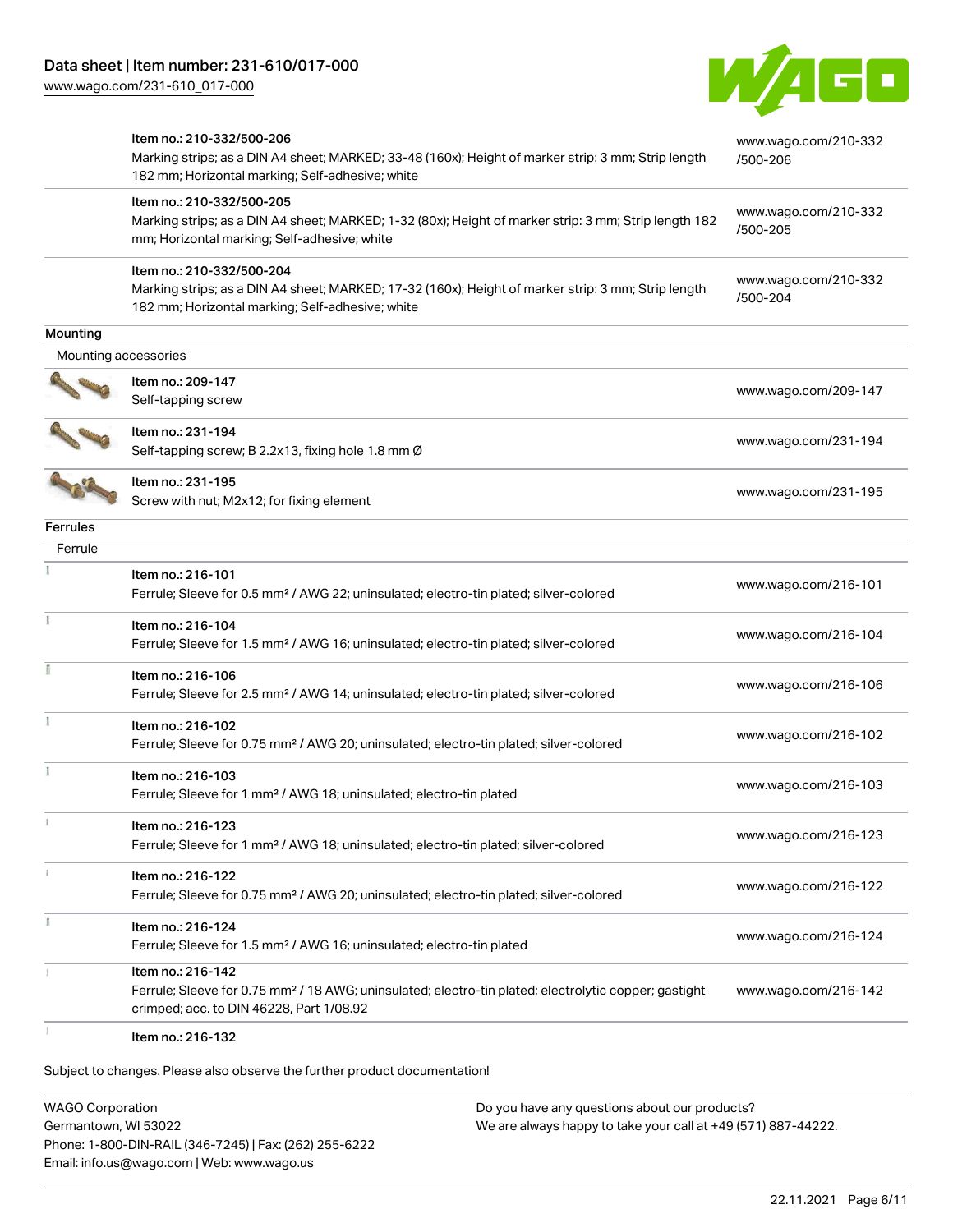Item no.: 216-121

 $\ddot{1}$ 

Phone: 1-800-DIN-RAIL (346-7245) | Fax: (262) 255-6222

Email: info.us@wago.com | Web: www.wago.us



Ferrule; Sleeve for 0.34 mm² / AWG 24; uninsulated; electro-tin plated [www.wago.com/216-132](http://www.wago.com/216-132)

| <b>WAGO Corporation</b><br>Germantown, WI 53022 |                                                                                                                                                                                                   | Do you have any questions about our products?<br>We are always happy to take your call at +49 (571) 887-44222. |                      |
|-------------------------------------------------|---------------------------------------------------------------------------------------------------------------------------------------------------------------------------------------------------|----------------------------------------------------------------------------------------------------------------|----------------------|
|                                                 | Subject to changes. Please also observe the further product documentation!                                                                                                                        |                                                                                                                |                      |
| 1                                               | Item no.: 216-224<br>Ferrule; Sleeve for 1.5 mm <sup>2</sup> / AWG 16; insulated; electro-tin plated; black                                                                                       |                                                                                                                | www.wago.com/216-224 |
|                                                 | Item no.: 216-221<br>Ferrule; Sleeve for 0.5 mm <sup>2</sup> / 20 AWG; insulated; electro-tin plated; white                                                                                       |                                                                                                                | www.wago.com/216-221 |
|                                                 | Item no.: 216-222<br>Ferrule; Sleeve for 0.75 mm <sup>2</sup> / 18 AWG; insulated; electro-tin plated; gray                                                                                       |                                                                                                                | www.wago.com/216-222 |
|                                                 | Item no.: 216-242<br>Ferrule; Sleeve for 0.75 mm <sup>2</sup> / 18 AWG; insulated; electro-tin plated; electrolytic copper; gastight<br>crimped; acc. to DIN 46228, Part 4/09.90; gray            |                                                                                                                | www.wago.com/216-242 |
|                                                 | Item no.: 216-241<br>Ferrule; Sleeve for 0.5 mm <sup>2</sup> / 20 AWG; insulated; electro-tin plated; electrolytic copper; gastight<br>crimped; acc. to DIN 46228, Part 4/09.90; white            |                                                                                                                | www.wago.com/216-241 |
|                                                 | Item no.: 216-223<br>Ferrule; Sleeve for 1 mm <sup>2</sup> / AWG 18; insulated; electro-tin plated; red                                                                                           |                                                                                                                | www.wago.com/216-223 |
|                                                 | Item no.: 216-201<br>Ferrule; Sleeve for 0.5 mm <sup>2</sup> / 20 AWG; insulated; electro-tin plated; white                                                                                       |                                                                                                                | www.wago.com/216-201 |
|                                                 | Item no.: 216-144<br>Ferrule; Sleeve for 1.5 mm <sup>2</sup> / AWG 16; uninsulated; electro-tin plated; electrolytic copper; gastight<br>crimped; acc. to DIN 46228, Part 1/08.92; silver-colored |                                                                                                                | www.wago.com/216-144 |
| 1                                               | Item no.: 216-204<br>Ferrule; Sleeve for 1.5 mm <sup>2</sup> / AWG 16; insulated; electro-tin plated; black                                                                                       |                                                                                                                | www.wago.com/216-204 |
|                                                 | Item no.: 216-151<br>Ferrule; Sleeve for 0.25 mm <sup>2</sup> / AWG 24; uninsulated; electro-tin plated                                                                                           |                                                                                                                | www.wago.com/216-151 |
|                                                 | Item no.: 216-202<br>Ferrule; Sleeve for 0.75 mm <sup>2</sup> / 18 AWG; insulated; electro-tin plated; gray                                                                                       |                                                                                                                | www.wago.com/216-202 |
|                                                 | Item no.: 216-203<br>Ferrule; Sleeve for 1 mm <sup>2</sup> / AWG 18; insulated; electro-tin plated; red                                                                                           |                                                                                                                | www.wago.com/216-203 |
|                                                 | Item no.: 216-152<br>Ferrule; Sleeve for 0.34 mm <sup>2</sup> / AWG 24; uninsulated; electro-tin plated                                                                                           |                                                                                                                | www.wago.com/216-152 |
|                                                 | Item no.: 216-141<br>Ferrule; Sleeve for 0.5 mm <sup>2</sup> / 20 AWG; uninsulated; electro-tin plated; electrolytic copper; gastight<br>crimped; acc. to DIN 46228, Part 1/08.92                 |                                                                                                                | www.wago.com/216-141 |
|                                                 | Item no.: 216-131<br>Ferrule; Sleeve for 0.25 mm <sup>2</sup> / AWG 24; uninsulated; electro-tin plated; silver-colored                                                                           |                                                                                                                | www.wago.com/216-131 |
|                                                 | Item no.: 216-143<br>Ferrule; Sleeve for 1 mm <sup>2</sup> / AWG 18; uninsulated; electro-tin plated; electrolytic copper; gastight<br>crimped; acc. to DIN 46228, Part 1/08.92                   |                                                                                                                | www.wago.com/216-143 |

Ferrule; Sleeve for 0.5 mm² / AWG 22; uninsulated; electro-tin plated; silver-colored [www.wago.com/216-121](http://www.wago.com/216-121)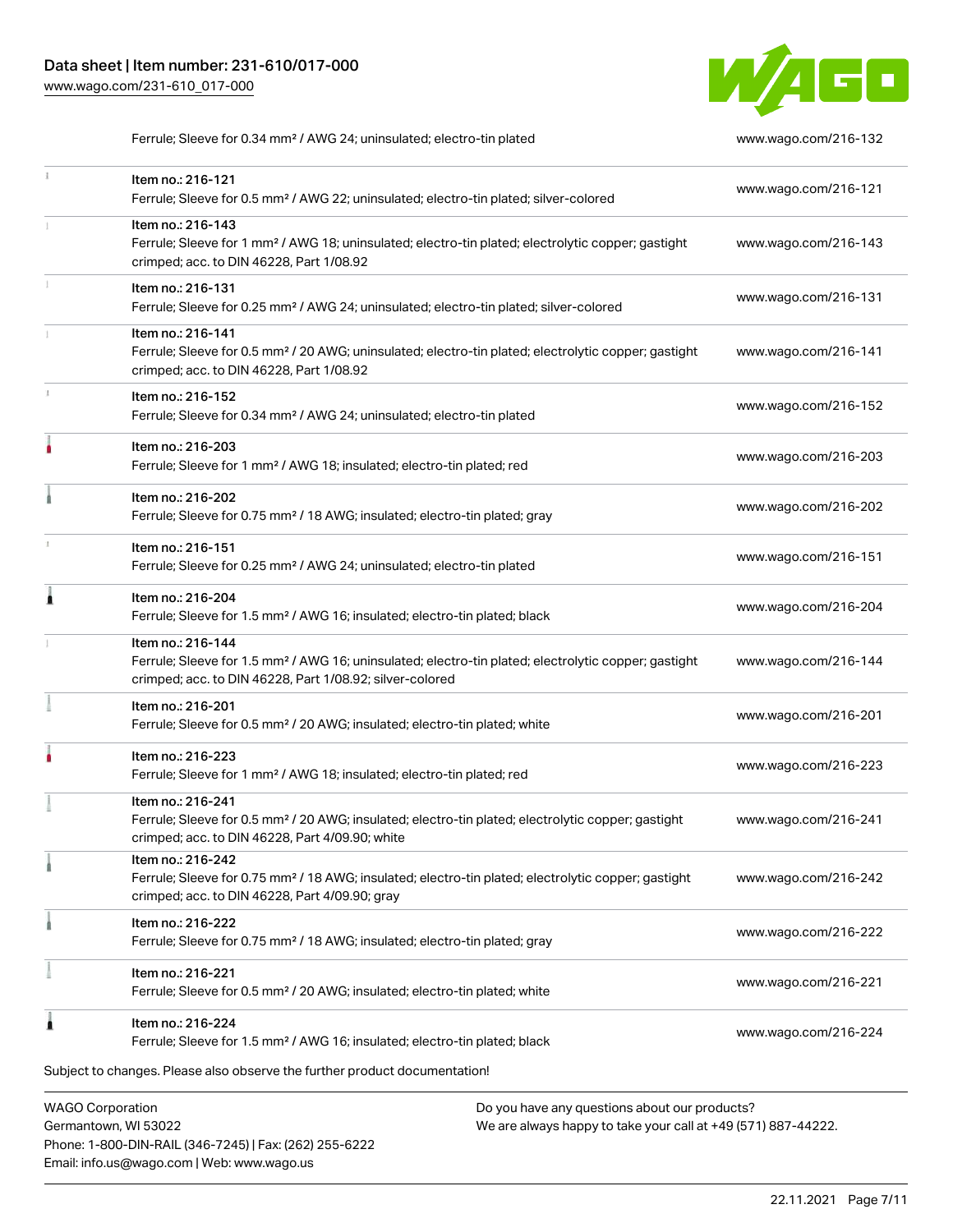[www.wago.com/231-610\\_017-000](http://www.wago.com/231-610_017-000)



|   | Item no.: 216-243                                                                                                                          |                      |
|---|--------------------------------------------------------------------------------------------------------------------------------------------|----------------------|
|   | Ferrule; Sleeve for 1 mm <sup>2</sup> / AWG 18; insulated; electro-tin plated; electrolytic copper; gastight crimped; www.wago.com/216-243 |                      |
|   | acc. to DIN 46228, Part 4/09.90; red                                                                                                       |                      |
| Ă | Item no.: 216-244                                                                                                                          |                      |
|   | Ferrule; Sleeve for 1.5 mm <sup>2</sup> / AWG 16; insulated; electro-tin plated; electrolytic copper; gastight                             | www.wago.com/216-244 |
|   | crimped; acc. to DIN 46228, Part 4/09.90; black                                                                                            |                      |
|   | Item no.: 216-263                                                                                                                          |                      |
|   | Ferrule; Sleeve for 1 mm <sup>2</sup> / AWG 18; insulated; electro-tin plated; electrolytic copper; gastight crimped; www.wago.com/216-263 |                      |
|   | acc. to DIN 46228, Part 4/09.90; red                                                                                                       |                      |
|   | Item no.: 216-264                                                                                                                          |                      |
|   | Ferrule; Sleeve for 1.5 mm <sup>2</sup> / AWG 16; insulated; electro-tin plated; electrolytic copper; gastight                             | www.wago.com/216-264 |
|   | crimped; acc. to DIN 46228, Part 4/09.90; black                                                                                            |                      |
|   | Item no.: 216-284                                                                                                                          |                      |
|   | Ferrule; Sleeve for 1.5 mm <sup>2</sup> / AWG 16; insulated; electro-tin plated; electrolytic copper; gastight                             | www.wago.com/216-284 |
|   | crimped; acc. to DIN 46228, Part 4/09.90; black                                                                                            |                      |
|   | Item no.: 216-262                                                                                                                          |                      |
|   | Ferrule; Sleeve for 0.75 mm <sup>2</sup> / 18 AWG; insulated; electro-tin plated; electrolytic copper; gastight                            | www.wago.com/216-262 |
|   | crimped; acc. to DIN 46228, Part 4/09.90; gray                                                                                             |                      |
|   | Item no.: 216-301                                                                                                                          |                      |
|   | Ferrule; Sleeve for 0.25 mm <sup>2</sup> / AWG 24; insulated; electro-tin plated; yellow                                                   | www.wago.com/216-301 |
|   | Item no.: 216-321                                                                                                                          |                      |
|   | Ferrule; Sleeve for 0.25 mm <sup>2</sup> / AWG 24; insulated; electro-tin plated; yellow                                                   | www.wago.com/216-321 |
|   | Item no.: 216-322                                                                                                                          |                      |
|   | Ferrule; Sleeve for 0.34 mm <sup>2</sup> / 22 AWG; insulated; electro-tin plated; green                                                    | www.wago.com/216-322 |
|   | Item no.: 216-302                                                                                                                          |                      |
|   | Ferrule; Sleeve for 0.34 mm <sup>2</sup> / 22 AWG; insulated; electro-tin plated; light turquoise                                          | www.wago.com/216-302 |
|   |                                                                                                                                            |                      |

# Downloads Documentation

Phone: 1-800-DIN-RAIL (346-7245) | Fax: (262) 255-6222

Email: info.us@wago.com | Web: www.wago.us

| <b>Additional Information</b> |            |               |          |
|-------------------------------|------------|---------------|----------|
| Technical explanations        | 2019 Apr 3 | pdf<br>2.0 MB | Download |
|                               |            |               |          |
| <b>CAD files</b>              |            |               |          |
| CAD data                      |            |               |          |

| 2D/3D Models 231-610/017-000                                                          |  | URL                                           | Download |  |
|---------------------------------------------------------------------------------------|--|-----------------------------------------------|----------|--|
| CAE data                                                                              |  |                                               |          |  |
| EPLAN Data Portal 231-610/017-000                                                     |  | URL                                           | Download |  |
| Subject to changes. Please also observe the further product documentation!            |  |                                               |          |  |
| <b>WAGO Corporation</b>                                                               |  | Do you have any questions about our products? |          |  |
| We are always happy to take your call at +49 (571) 887-44222.<br>Germantown, WI 53022 |  |                                               |          |  |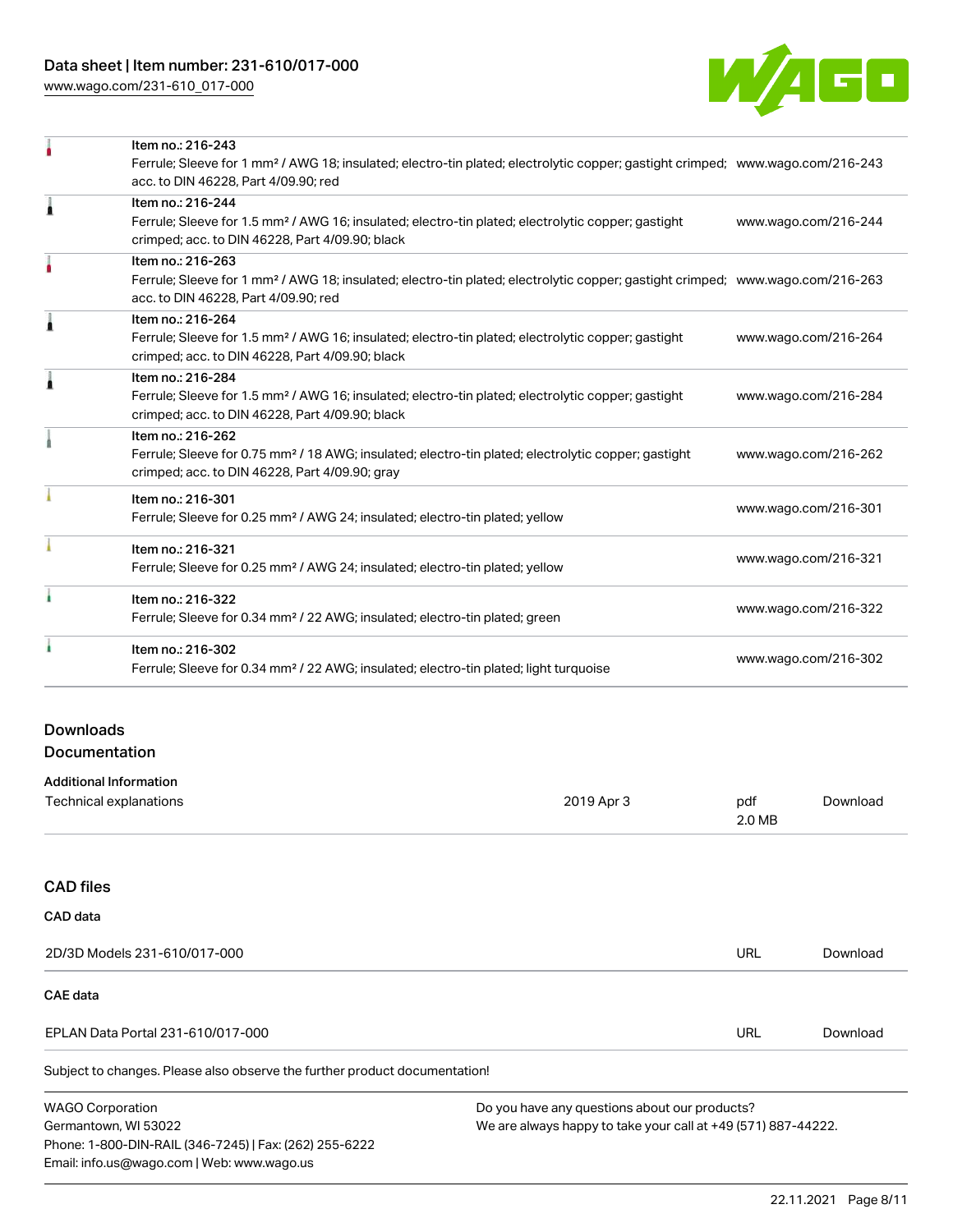

| ZUKEN Portal 231-610/017-000                                                                                                                                           | URL        | Download |
|------------------------------------------------------------------------------------------------------------------------------------------------------------------------|------------|----------|
| EPLAN Data Portal 231-610/017-000                                                                                                                                      | <b>URL</b> | Download |
| PCB Design                                                                                                                                                             |            |          |
| Symbol and Footprint 231-610/017-000                                                                                                                                   | URL        | Download |
| CAx data for your PCB design, consisting of "schematic symbols and PCB footprints",<br>allow easy integration of the WAGO component into your development environment. |            |          |
| Supported formats:                                                                                                                                                     |            |          |
| ш<br>Accel EDA 14 & 15                                                                                                                                                 |            |          |
| ш<br>Altium 6 to current version                                                                                                                                       |            |          |
| Cadence Allegro                                                                                                                                                        |            |          |
| DesignSpark                                                                                                                                                            |            |          |
| Eagle Libraries                                                                                                                                                        |            |          |
| KiCad                                                                                                                                                                  |            |          |
| <b>Mentor Graphics BoardStation</b>                                                                                                                                    |            |          |
| ш<br>Mentor Graphics Design Architect                                                                                                                                  |            |          |
| ш<br>Mentor Graphics Design Expedition 99 and 2000                                                                                                                     |            |          |
| OrCAD 9.X PCB and Capture                                                                                                                                              |            |          |
| ш<br>PADS PowerPCB 3, 3.5, 4.X, and 5.X                                                                                                                                |            |          |
| ш<br>PADS PowerPCB and PowerLogic 3.0                                                                                                                                  |            |          |
| PCAD 2000, 2001, 2002, 2004, and 2006                                                                                                                                  |            |          |
| ш<br>Pulsonix 8.5 or newer                                                                                                                                             |            |          |
| ш<br><b>STL</b>                                                                                                                                                        |            |          |
| 3D STEP                                                                                                                                                                |            |          |
| <b>TARGET 3001!</b>                                                                                                                                                    |            |          |
| ш<br>View Logic ViewDraw                                                                                                                                               |            |          |
| Quadcept                                                                                                                                                               |            |          |
| Zuken CadStar 3 and 4                                                                                                                                                  |            |          |
| Zuken CR-5000 and CR-8000                                                                                                                                              |            |          |
| PCB Component Libraries (EDA), PCB CAD Library Ultra Librarian                                                                                                         |            |          |

# Environmental Product Compliance

#### Compliance Search

Subject to changes. Please also observe the further product documentation! Environmental Product Compliance 231-610/017-000

WAGO Corporation Germantown, WI 53022 Phone: 1-800-DIN-RAIL (346-7245) | Fax: (262) 255-6222 Email: info.us@wago.com | Web: www.wago.us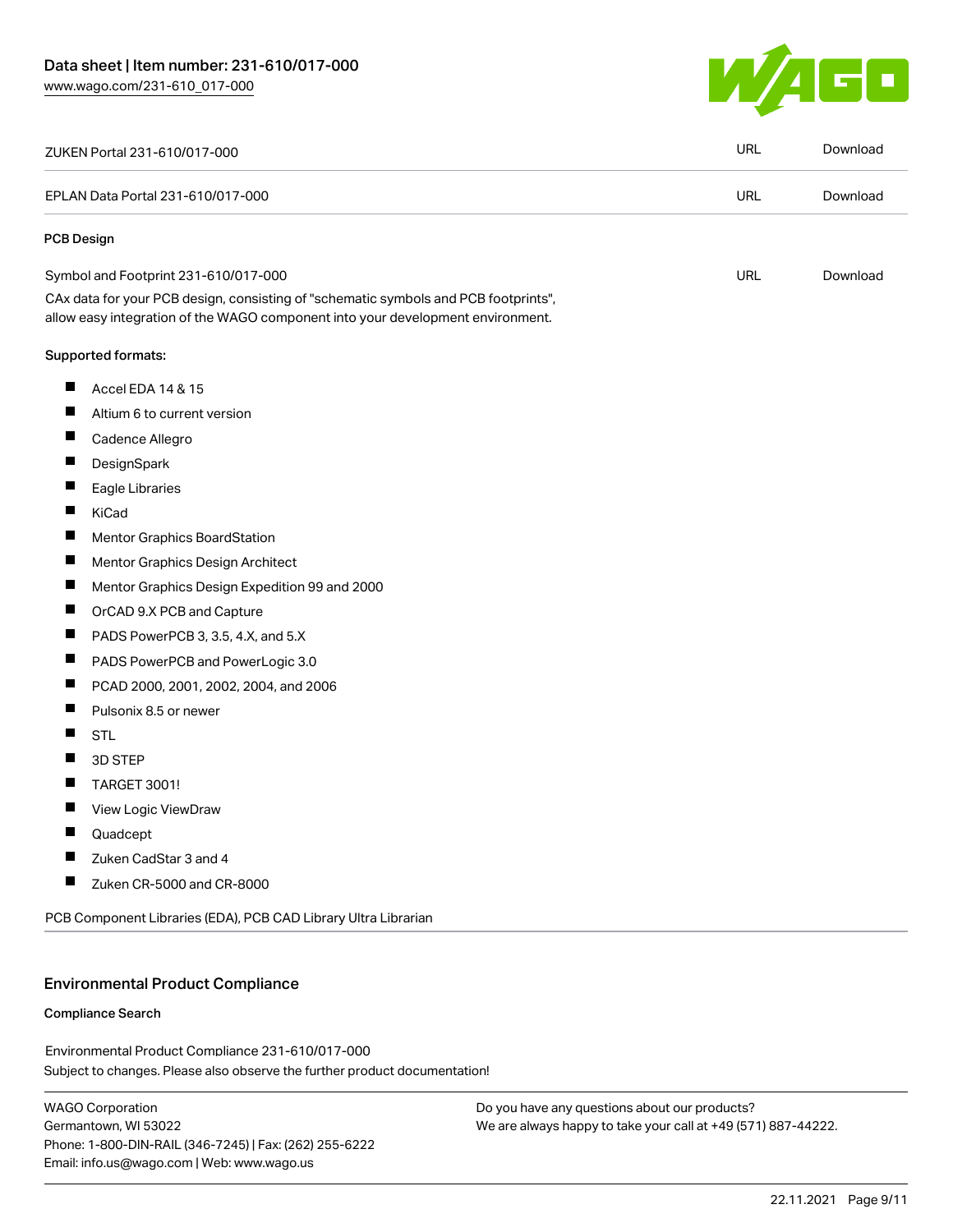Environmental Product Compliance 231-610/017-000



URL [Download](https://www.wago.com/global/d/ComplianceLinkMediaContainer_231-610_017-000)

PCB terminal block; 2.5 mm²; Pin spacing 5 mm; 10-pole; CAGE CLAMP®; clamping collar; 2,50 mm²; gray

#### Installation Notes



Feedthrough PCB terminal strips – frontentry conductor termination



Feedthrough PCB terminal strips can be used as front-panel feedthrough for external conductor termination.

Application

Subject to changes. Please also observe the further product documentation!

WAGO Corporation Germantown, WI 53022 Phone: 1-800-DIN-RAIL (346-7245) | Fax: (262) 255-6222 Email: info.us@wago.com | Web: www.wago.us